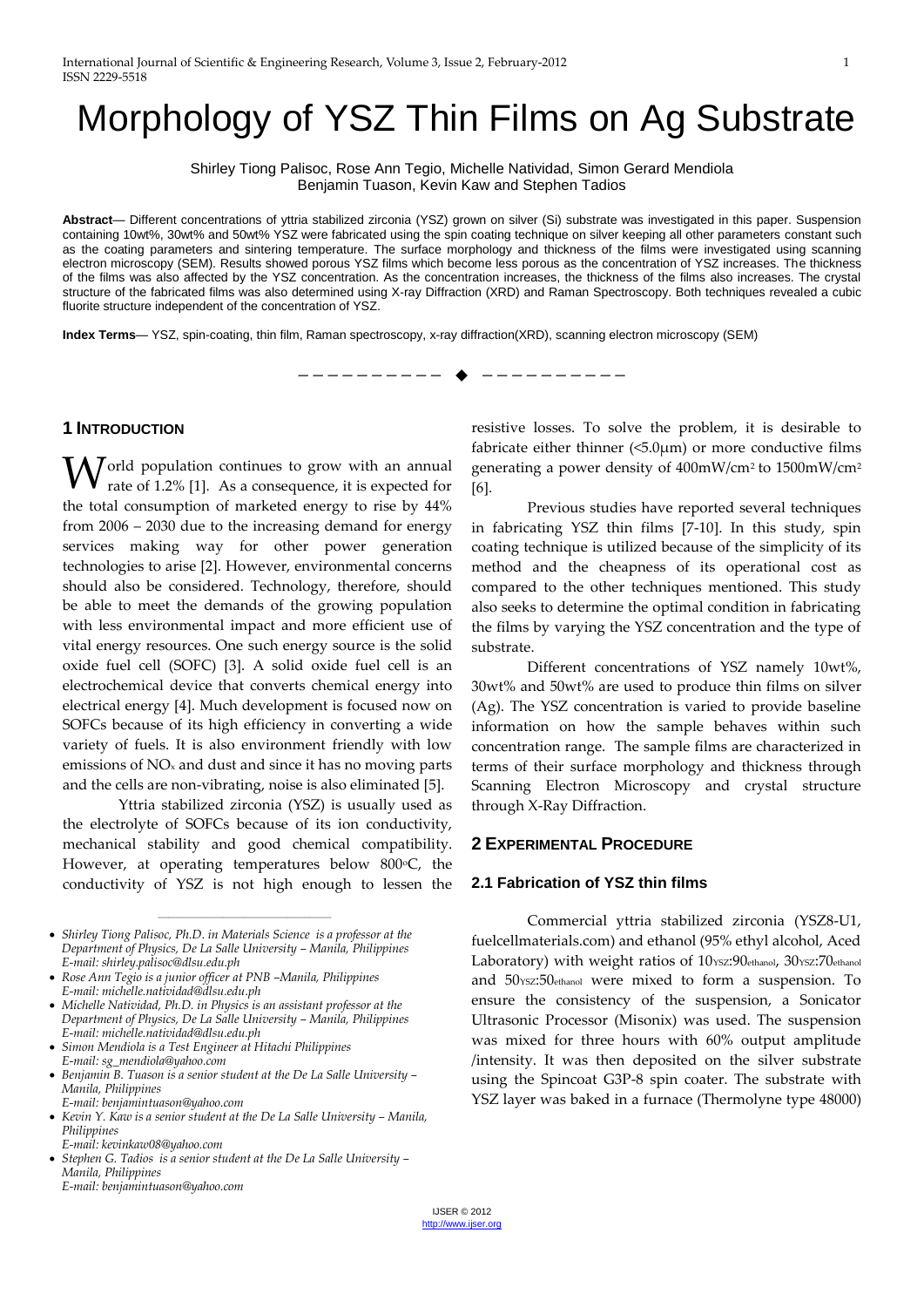at a temperature of 300  $\mathrm{C}$  for three minutes until all of the solvent evaporates. In this paper, the substrate was only coated once with the YSZ suspension. The substrate with the YSZ laver was then sintered at  $650 °C$  for four hours in the furnace.

# **2.2 Characterization**

Using Scanning Electron Microscopy (SEM) (Jeol 5310), the surface morphology and the thickness of the films were investigated. The crystal structure of the fabricated films was determined using X'Pert PRO PANalytical X-ray Diffractometer (XRD) with CuK-α radiation. Raman spectroscopy was also utilized in this study. R3000 Raman spectrometer with 785nm laser was used to acquire the Raman spectra of the films. Based on the Raman spectrum, the crystal structure of the sample was obtained and was compared to the XRD result.

## **3 RESULTS AND DISCUSSION**

#### **3.1 Surface morphology**

Shown in Fig. 1 are the SEM images of the surface of the films fabricated on Silver substrate using three different concentrations of YSZ namely 10 wt%, 30 wt% and 50 wt%. Porosity of the films was evident based on the results. A discontinuous film was produced using the 10 wt% YSZ concentration. This is because silver is rough. The YSZ particles just followed the contour of the silver



Fig. 1**.** SEM images of the surface of the films with different concentrations of YSZ on Silver substrate.

substrate preventing the particles to adhere to each other thus, a discontinuous film was produced. In the low magnification image (x200) for the 10 wt% YSZ, the YSZ particles cannot be seen. The YSZ particles can only be seen at higher magnification (around x5000 or higher). On the other hand, films were produced using 30 wt% and 50 wt% YSZ. The films also became less porous as the concentration of YSZ increases since more particles will fill in the pores. However, pin holes can be seen at the low magnification image (x200) for 30 wt% YSZ which maybe either due to air bubbles or foreign particles that made contact with the film during the entire experimentation.

The porosity of the films is due to the fact that YSZ powders do not dissolve in ethanol. The function of ethanol as the suspension medium is to suspend and disperse the particles, not to dissolve them.

#### **3.2 Film thickness**

Shown in Fig. 2 are the SEM images of the 30wt% and 50wt% YSZ films fabricated on silver substrate. As explained from the previous section, a discontinuous film was produced for the 10 wt% YSZ since the particles just followed the contour of the substrate. Relatively thicker films with thickness of 19.6µm (average) and 28.1µm (average) were attained for the 30 wt% and 50 wt% YSZ respectively. The relationship between the thickness and the YSZ concentration was still the same. As the concentration of YSZ increases, the thickness of the films also increases.



Fig. **2.** SEM images showing the thickness of the films with (a) 30 wt% YSZ and (b) 50 wt% YSZ fabricated on Silver substrate.

Listed in Table I are the film thicknesses of the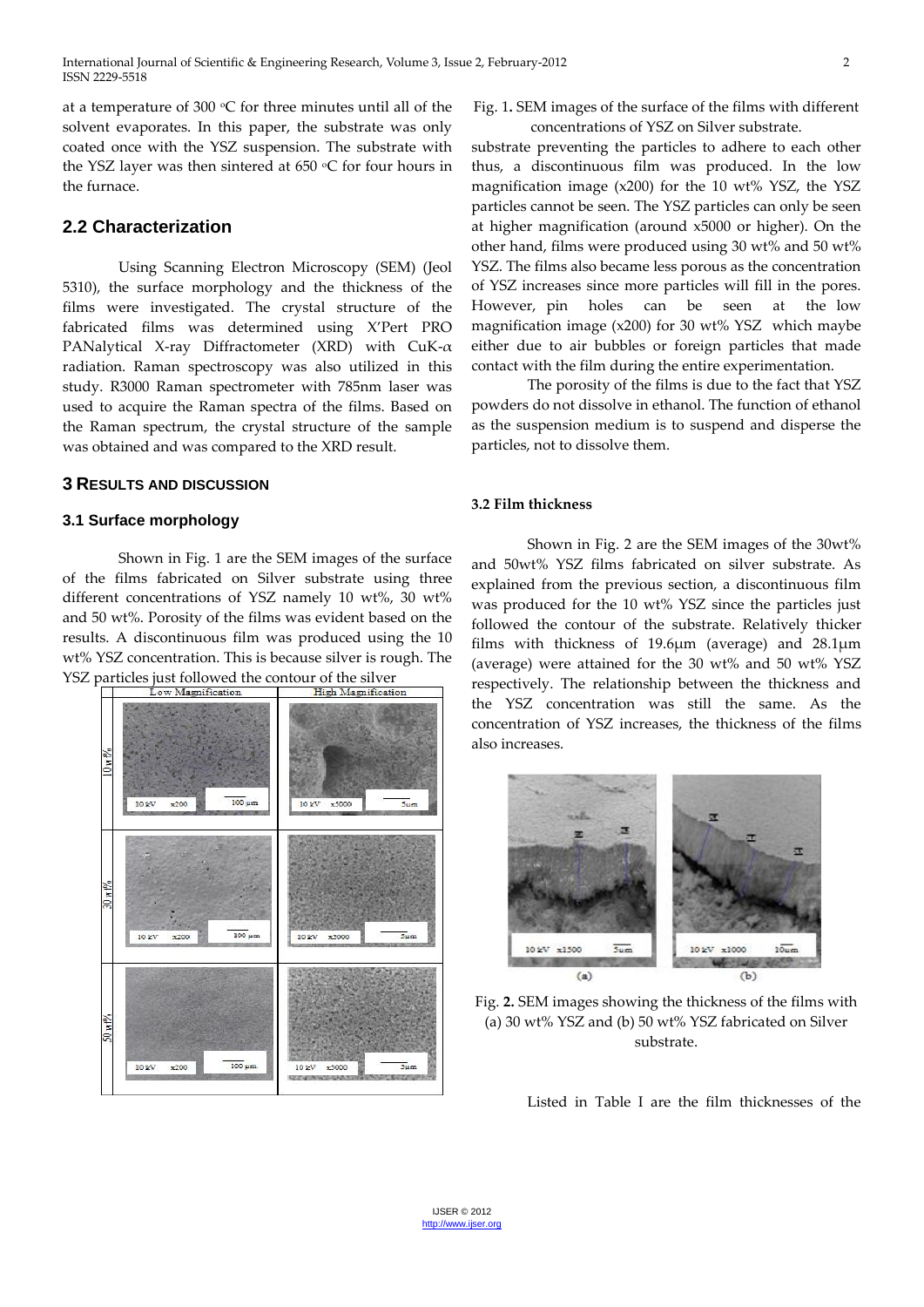different concentrations. Since the suspension with 10 wt% YSZ was runny or less viscous, it was easily spun out of the substrate thus, making the film thinner. On the other hand, the suspension with 50 wt% YSZ is very viscous thus was not easily spun out of the substrate during the spin-coating process making the film thicker.

## **3.3 Crystal structure**



Fig. 3. XRD patterns of films with 10wt% YSZ fabricated on silver substrate



Fig. 4. XRD patterns of films with 30wt% YSZ fabricated on



## Fig. 5. XRD patterns of films with 50wt% YSZ fabricated on silver substrate

#### *1) X-ray diffraction results*

The crystal structure of fabricated YSZ thin films was determined by x-ray diffraction. Figure 3 shows the xray diffraction pattern for 10wt% YSZ film fabricated on silver substrate. Silver peaks were observed in the XRD patterns of 10wt% YSZ film fabricated on silver substrate. This can be attributed to the discontinuity and the thinness of the YSZ film produced. Although there are silver peaks present, YSZ peaks can still be observed. Figures 4 and 5 are the XRD patterns for 30wt% and 50wt% YSZ films fabricated on silver substrate respectively. No silver peaks present for both figures which signifies that the substrate was completely covered by YSZ. The position of the peaks did not change significantly which indicates that the films fabricated on silver substrate have a cubic fluorite structure regardless of YSZ concentration which coincides with the result obtained by Priyatham and Bauri [11].

Listed on Table II are the position of the peaks and the corresponding intensities for the films fabricated on silver substrate which supported the assumption that the intensity of the peaks increases as the concentration of YSZ increases. This is mainly because the XRD intensity is proportional to the amount of material [12]. More YSZ particles are present in the 30 wt% YSZ film and much more in 50 wt% YSZ film hence, the reason for the increase in the intensity of the peaks.

In X-ray diffraction technique, the position of the peaks indicates the crystal structure of the material while the intensity of the peaks depends on the material distribution in the structure [13]. Therefore, in determining the crystal structure of YSZ films, the focus is on the peak position.



Fig. 6. Raman spectra of films with 10wt% YSZ fabricated on silver substrate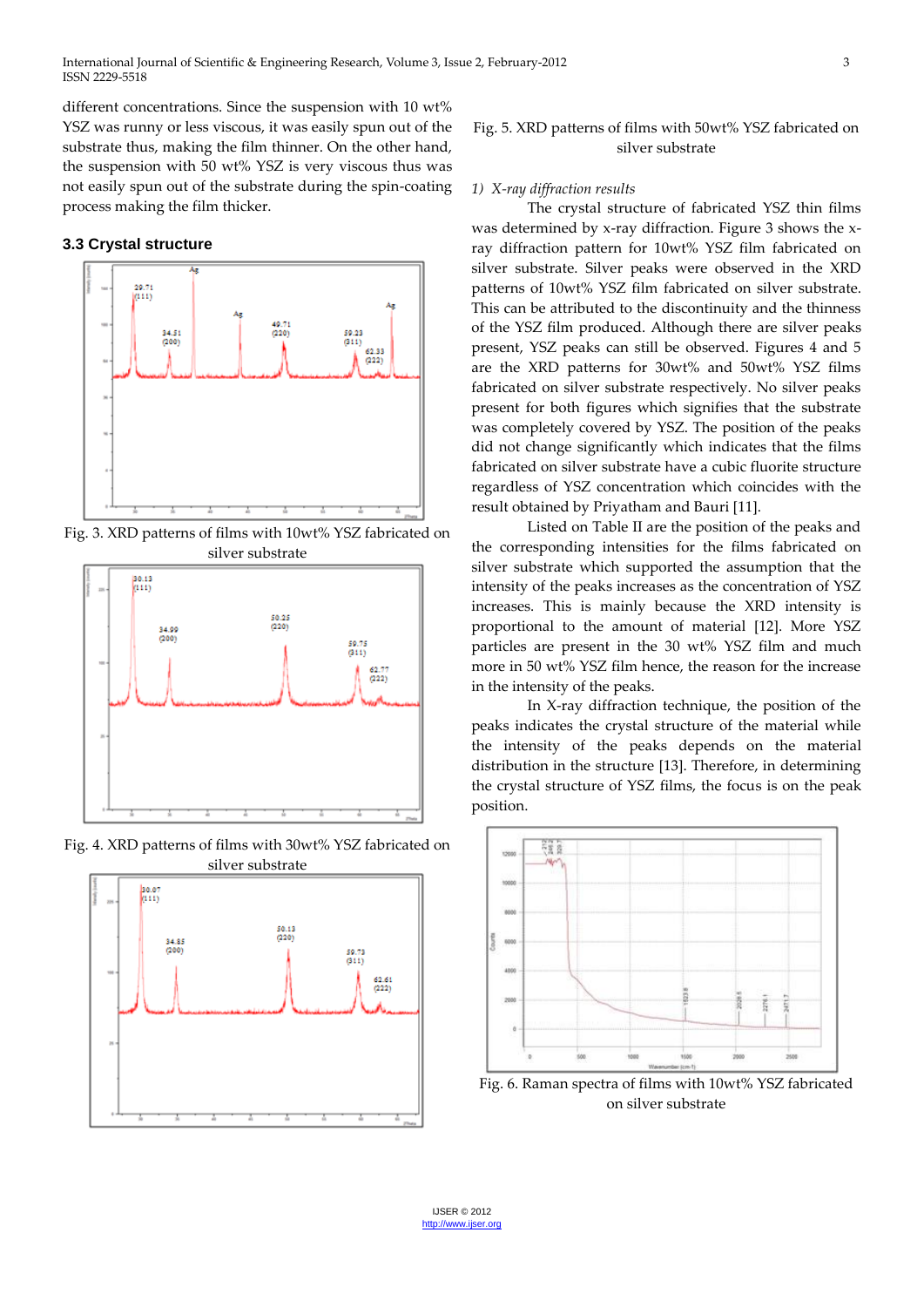X-ray diffraction analysis revealed that all the sample films obtained in this study, exhibit a cubic fluorite structure and that the crystal structure does not depend on the concentration of YSZ.

## *2) Raman spectroscopy results*

To verify the XRD results, another test was done which was the Raman spectroscopy. The attained Raman spectra were compared to the results obtained by Ghosh et al. [14] and Cheng and Liu [15].



Fig. 7. Raman spectra of films with 30wt% YSZ fabricated on silver substrate



Fig. 8. Raman spectra of films with 50wt% YSZ fabricated on silver substrate

The Raman spectra for films with 10wt%, 30 wt% and 50wt% YSZ fabricated on silver are shown in Fig. 6-8 respectively. For the film with 10wt% YSZ, the signals were too weak that the characteristic peaks were not visible. This can be attributed to the very thin and discontinuous film obtained for the particular YSZ concentration (10wt%). On the other hand, the characteristic peaks were present for the films with 30wt% and 50wt% YSZ. The intensity of the peaks also increases as the concentration of YSZ increases.

Results obtained from Raman Spectroscopy verified the XRD results. All the sample films have a cubic fluorite structure. The intensity of the peaks increases as the concentration of YSZ increases, in agreement with Umbach and Hines [16].



Fig. 9. Width to height ratio of Raman peaks of 10%wt, 30%wt and 70%wt YSZ films on silver substrate

|            | TABLE I                         |            |
|------------|---------------------------------|------------|
|            | THICKNESS OF FILMS (in $\mu$ m) |            |
| 10 wt% YSZ | 30 wt% YSZ                      | 50 wt% YSZ |

| n/a | 19.6 | $\sim$ $\sim$ |
|-----|------|---------------|
|     |      |               |

TABLE II POSITION OF THE XRD PEAKS AND THEIR CORRESPONDING

| <b>INTENSITY</b> |          |             |          |             |          |  |  |
|------------------|----------|-------------|----------|-------------|----------|--|--|
| 10 wt% YSZ       |          | 30 wt% YSZ  |          | 50 wt% YSZ  |          |  |  |
| Peaks            | Intensit | Peak        | Intensit | Peaks       | Intensit |  |  |
| $(2\theta)$      |          | S           |          | $(2\theta)$ |          |  |  |
|                  | (counts) | $(2\theta)$ | (counts) |             | (counts) |  |  |
|                  |          |             |          |             |          |  |  |
| 29.71            | 89       | 30.13       | 205      | 30.07       | 213      |  |  |
| 34.51            | 25       | 34.99       | 58       | 34.85       | 60       |  |  |
| 49.71            | 33       | 50.25       | 76       | 50.13       | 87       |  |  |
| 59.23            | 24       | 59.75       | 48       | 59.73       | 52       |  |  |